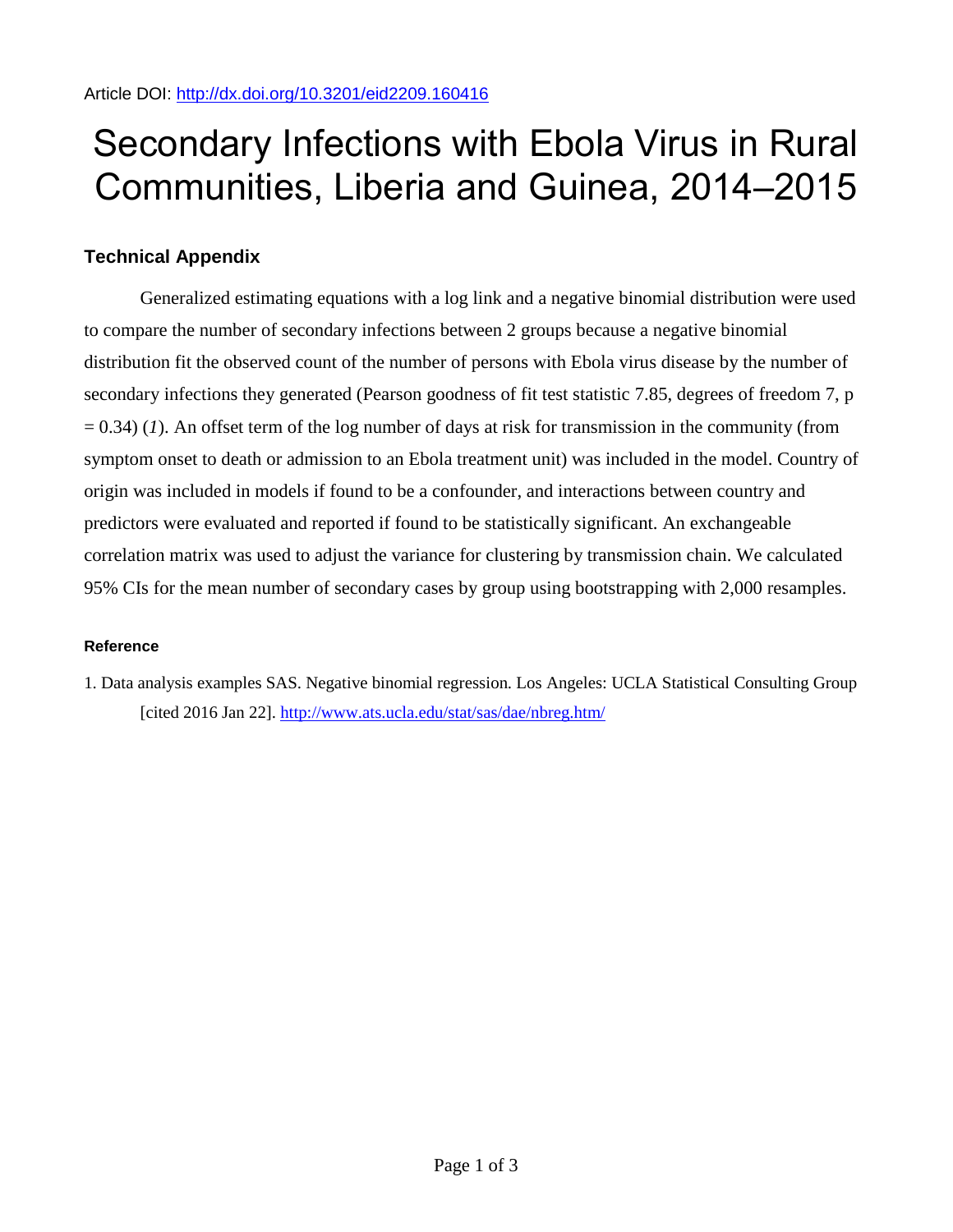

**Technical Appendix Figure 1.** Transmission diagrams for outbreaks of Ebola virus disease in 9 communities (1– 9) in Liberia, 2014–2015. ETU, Ebola treatment unit.